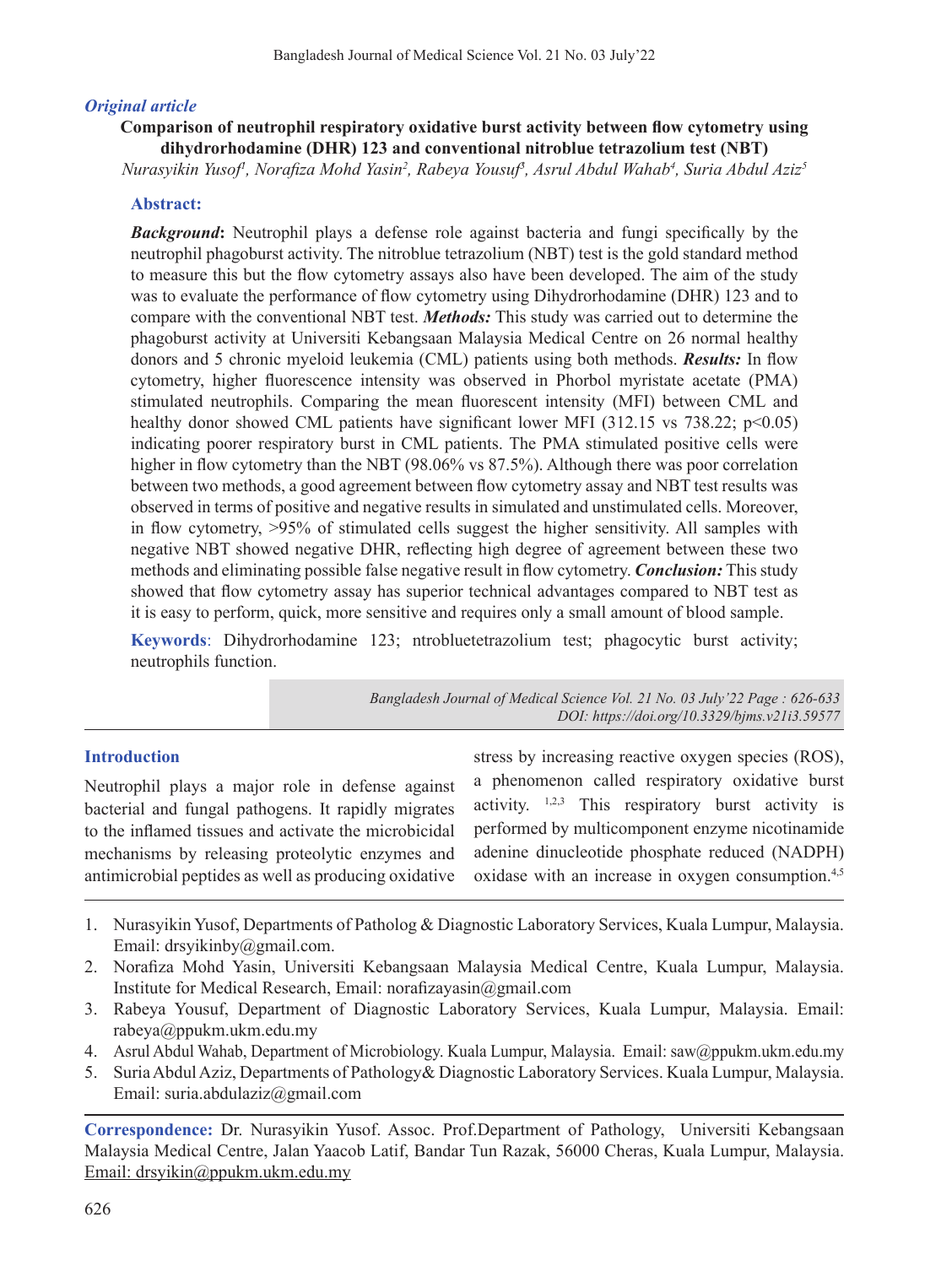ROS is composed of superoxide anion (O2-) and hydrogen peroxide (H2O2) and is highly toxic to ingested microorganisms leading to bacterial killing, thus allowing the bactericidal action of neutrophil.<sup>5,6</sup>

The defect in neutrophil activity results in having a poor defense against infection which can be quantitative or qualitative/ functional defects. The functional defect with failure of reactive oxidative burst activity is well described in chronic granulomatous disorder (CGD) where the NADPH-oxidase function is impaired secondary to specific mutations in the genes that encode their components.7,8 The functional defect may also be seen secondary to haematological malignancy for example chronic myeloid leukaemia (CML). 9, 10

The reduce function in neutrophils is usually identified by Nitro Blue Tetrazolium (NBT) dye reduction test that uses the histochemical demonstration of intracytoplasmic NBT reduction (blue dye formazan). The reaction depends upon the production of neutrophil NADPH oxidase.<sup>5,11</sup> and is based on a microscopic evaluation of stained neutrophils for the presence of intracellular blue dye formazan. This makes it highly dependent on observer experience.12 It also involves complicated steps, requiring a large amount of blood and timeconsuming neutrophils isolation procedures from whole blood.<sup>13</sup> PolymorPrep is a density media that is ready-made, sterile and endotoxin tested solution used for the isolation of neutrophils from whole blood. After cells separation procedure, the neutrophils layer needs to be isolated manually by skillful person. The utility of NBT test are in the detection and diagnosis of the primary immune disorder.<sup>6, 10.14</sup>

The use of flow cytometry has been introduced to reliably identify the Primary immunodeficiency disorders by granulocyte activation<sup>15</sup> This technique uses Dihydrorhodamine (DHR)123 as fluorogenic substrate where it is oxidized to rhodamine R123 by cellular hydrogen peroxide as a result of respiratory burst activity after addition of stimulant Phorbol 12-myristate 13-acetate (PMA) in the sample.<sup>11</sup> The formation of intracellular R123 gives a fluorescent signal that is detected and analyzed by flow. 5,6,11 This is the most sensitive technique available for detection of phagoburst activities in response to a variety of physiological and pathological conditions.<sup>16</sup>. As opposed to the NBT method, the flowcytometry requires small amount of blood and does not need the neutrophil isolation. Thus, this simple and highly sensitive assay can measure the phagoburst activity in thousands of neutrophils very rapidly.17,18

Currently, at Universiti Kebangsaan Malaysia Medical Centre (UKMMC), we are using the NBT test to measure the neutrophil respiratory burst activity. However, we are planning to introduce the DHR 123 flow cytometry assay. It is important to evaluate the DHR 123 flow cytometry assay in our current laboratory setting. The objective of this study was to evaluate DHR 123 flow cytometry assay in determining neutrophils respiratory burst activity and to compare it with the NBT test.

# **Materials and Method**

The study was carried out at the Immunology and flow cytometry lab, Department of Laboratory and Diagnostic Services, UKMMC.

A total of 31 samples were included in this study where 26 were from healthy individuals and five were from CML patients. Healthy individuals were selected randomly from adults having no medical illness, not on any medication and having normal absolute neutrophil count. The CML cases were selected based on the positive BCR-ABL status. All the participants were explained about the test and written informed consent was obtained before sample taking.

Ten ml of fresh venous blood sample was collected from each participant in two heparin anticoagulant tubes with 5mls in each tube where one tube was run by DHR 123 flow cytometry assay and another for traditional NBT test. Both methods were run on the same day to reduce the variability of the results.

# **DHR 123 flow cytometry assay**

For DHR 123 flow cytometry assay, the sample was prcoessed within 12 hours of collection. The reagents were prepared and the procedure was done as recommended by the manufacturer. Two 100μl samples were taken from the 5ml sample taken earlier and placed in two separate falcon tubes and used as unstimulaed and stimulated tubes respectively. The blood samples were incubated in an ice bath for 10 minutes to cool them down to 0°C. Twenty microliters of PMA was then added to stimulant tube while 20 μl of PBS was added to the unstimulated tube and incubated at 37°C for 15 minutes followed by addition of 20 μl of working DHR 123 solutions to each tube and re-incubate at 37<sup>o</sup>C for another 10 minutes. FACS lysing solutions (Becton Dickinson, San Jose, CA) were added to the tubes and left at room temperature for 20 minutes and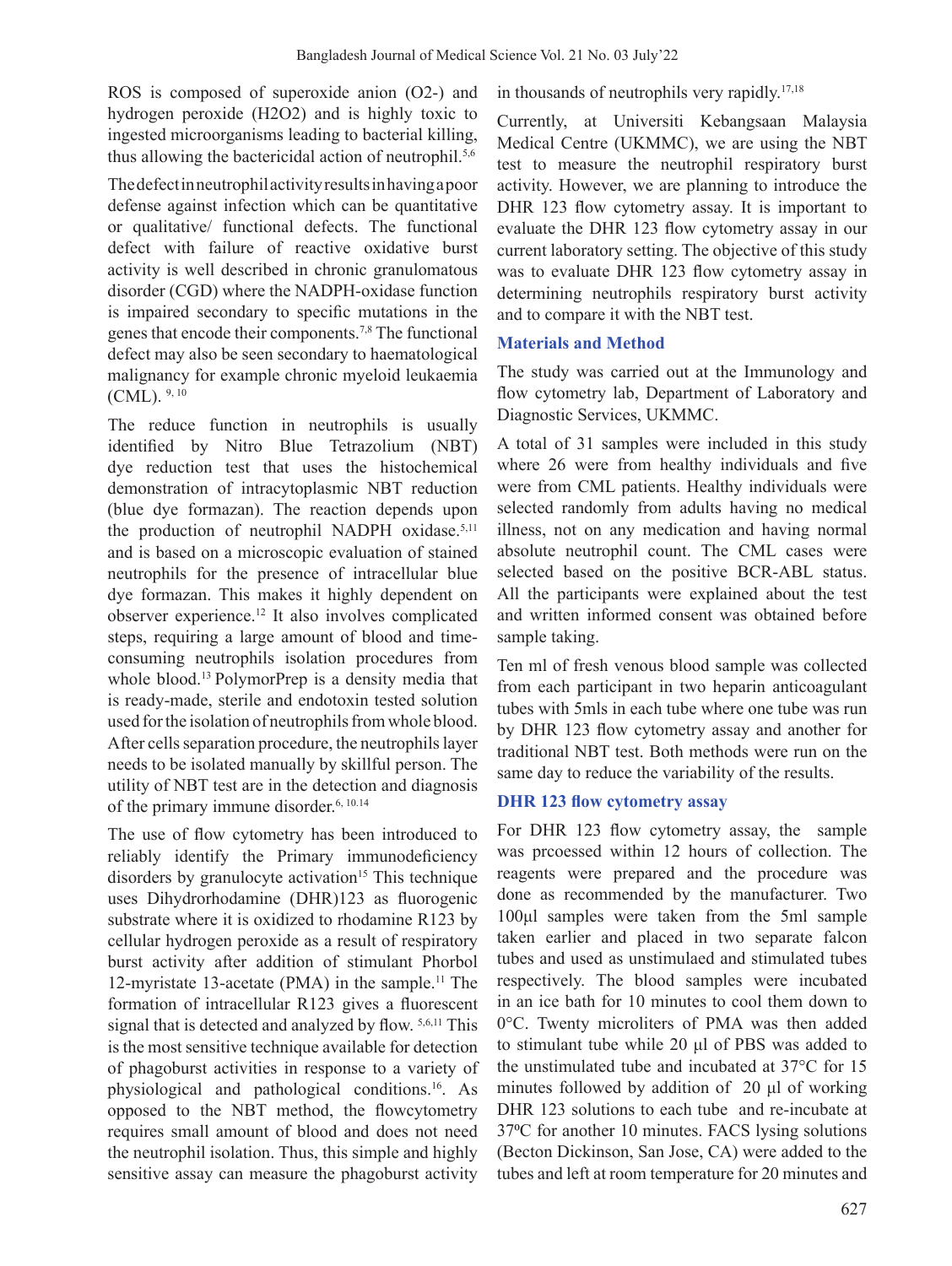centrifuged. The supernatant was discarded and the cells were resuspended in washing solution and recentrifuged. Again the supernatant was discarded and replaced with DNA staining solution for cytometric discrimination of bacteria during leukocytes analysis. Upon stimulation, fluorescent signal was detected and analyzed using a flow cytometer FACSCalibur E97501067 and FACSComp 6.0 software using the blue-green excitation light (488 nm argon-ion laser).

Before acquiring data, a "live" gate was set in the red fluorescence histogram on those events which had at least the same DNA content as human diploid cells (i.e. exclusion of bacteria aggregates having same scatter light properties as leukocytes (Figure 1A). The percentage of cells having produced reactive oxygen metabolites were analyzed as well as their mean fluorescence intensity (MFI) (amount of cleaved

substrate activity). For that purpose, the relevant neutrophil cluster was gated in the software program in the scatter gram of forward scatter (FSC) vs. side scatter (SC) (Figure 1B) and its green fluorescence-1 histogram (FL1) was analyzed (Figure 2). The neutrophil population was identified by its typical location at moderate SC and selected by gating (Figure 1B). A histogram of R123 fluorescence FL1 (Figure 2 A-D) was obtained for the gated region and percentage of R123 positive cell that reflects the percentage of cells having produced reactive oxygen metabolites were determined as well as the geometric mean recorded from the display statistics were noted. The MFI was automatically calculated by the analyzer and represents fluorescence intensity of stimulated neutrophils representing the degree of the neutrophil activity.



**Fig. 1** Live gate on leukocyte DNA (R1) (1A). Flow cytometry dot plot of FSC vs SC of a lysed whole blood specimen (1B). The population of neutrophils is differentiated by their characteristic size (FSC, x-axis) and granularity (SC, y-axis). In this representative unstimulated sample, the neutrophils population can be clearly identified, and has been gated as the population of interest.

## **Nitroblue Tetrazolium Slide Test (NBT)**

The NBT test performed according to the method of Gentle and Thompson.<sup>19</sup> The neutrophil was isolates from 5 ml of blood sample using PolymorphPrep solution. The stimulated and unstimulated tubes were prepared where in stimulated tube 100 µl of neutrophils suspension was mixed with 100µl of NBT and 100µl of PMA (stimulant) while in unstimulated tube, 100µl of neutrophils suspension was mixed with 100 $\mu$ l of NBT and 100 $\mu$ l of PBS. The tubes were incubated at 37°C water bath for 10 minutes and further incubated at RT for 10 minutes. Smears of fixed cells were prepared and a total of 200 cells were counted microscopically. Neutrophils showing

formazan deposits were recorded as positive. The results were considered within normal range which is between 63-90% for PMA stimulated NBT positive cells and 0-38% for unstimulated NBT positive cells.

### **Statistical analysis**

Data were collected immediately after performing the test and analyzed by Statistical Package for the Social Sciences (SPSS) version-25. For the DHR flow cytometric assay, fluorescent signal was detected for both PMA stimulated tube and the unstimulated tube. Comparison of fluorescence signal by PMA stimulation was done between the CML group and healthy donor group by Mann-Whitney U test. For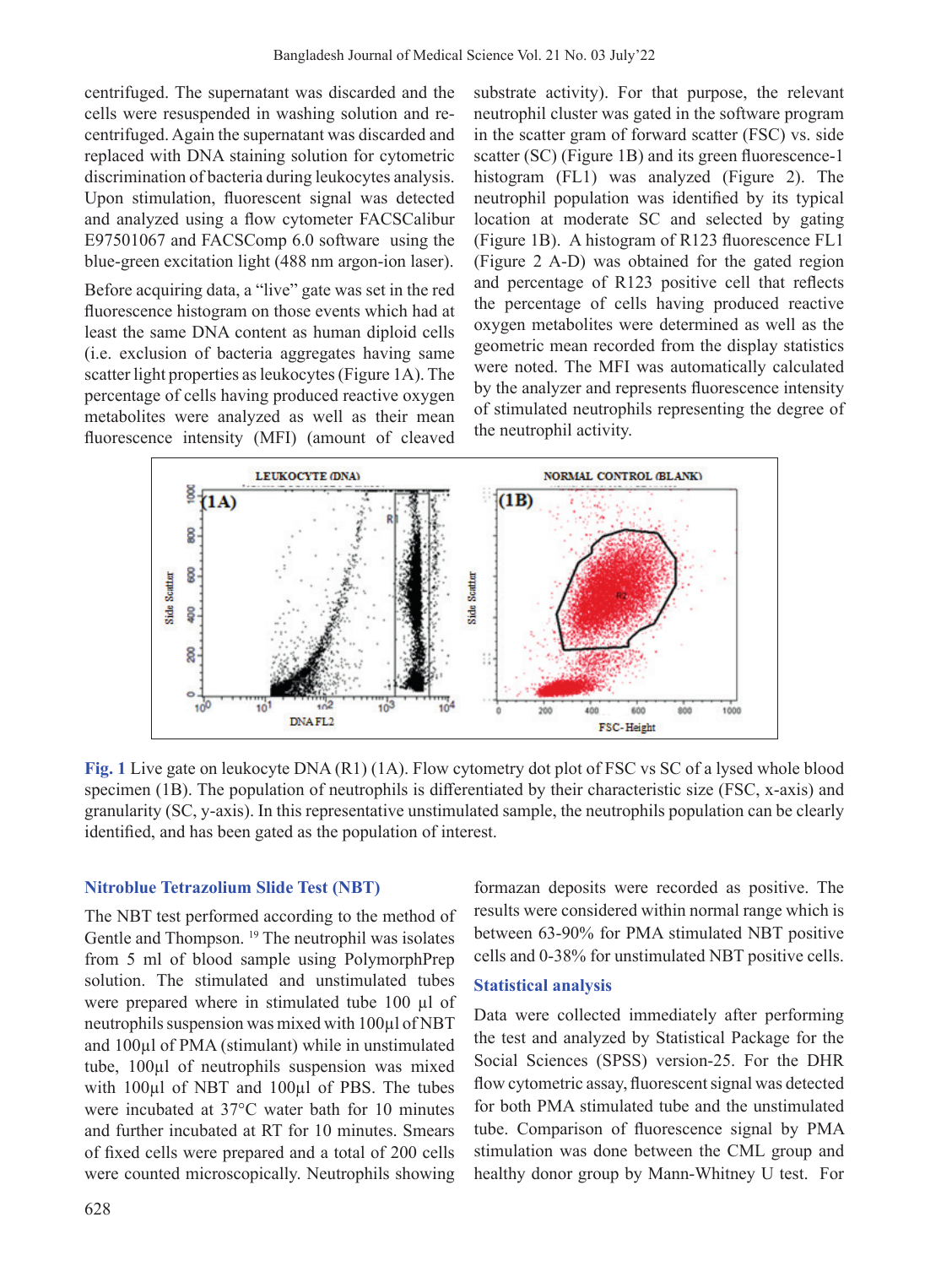the NBT test, NBT positive cells in PMA stimulated samples and in unstimulated samples were obtained. Data was obtained as percent values. Pearson Correlation study was done in order to determine the relationship between the two methods.

**Ethical clearance:** This study commenced once approval from the research ethics committee of UKMMC has been obtained.

#### **Results**

### **DHR 123 flow cytometry assay**

The DHR flow cytometry assay was performed within less than one hour. In figure-2, the flowcytometry analysis results for both control and CML groups showed unstimulated sample have low R123 fluorescence intensity of  $\leq 10^1$  whereas the PMA stimulated neutrophils revealed a high intensity of  $>10<sup>2</sup>$  indicating presence of phagocytic burst activity.



**Fig. 2** Flow cytometry histogram plot showed R123 fluorescence results. 2(A) and 2(B) is unstimulated and PMA stimulated for normal healthy subjects while 2(C) and 2(D) is unstimulated and PMA stimulated for CML cases.

The DHR 123 flow cytometry in both CMLgroup and healthy donor showed higher rhodamine fluorescence with stimulation by PMA. On comparing the MFI values between CML patients and healthy donors, it revealed CML patients have statistically significant lower MFI compared to healthy donor (312.15 vs 738.22; p<0.05) which reflects poorer respiratory burst activity. (Table -1).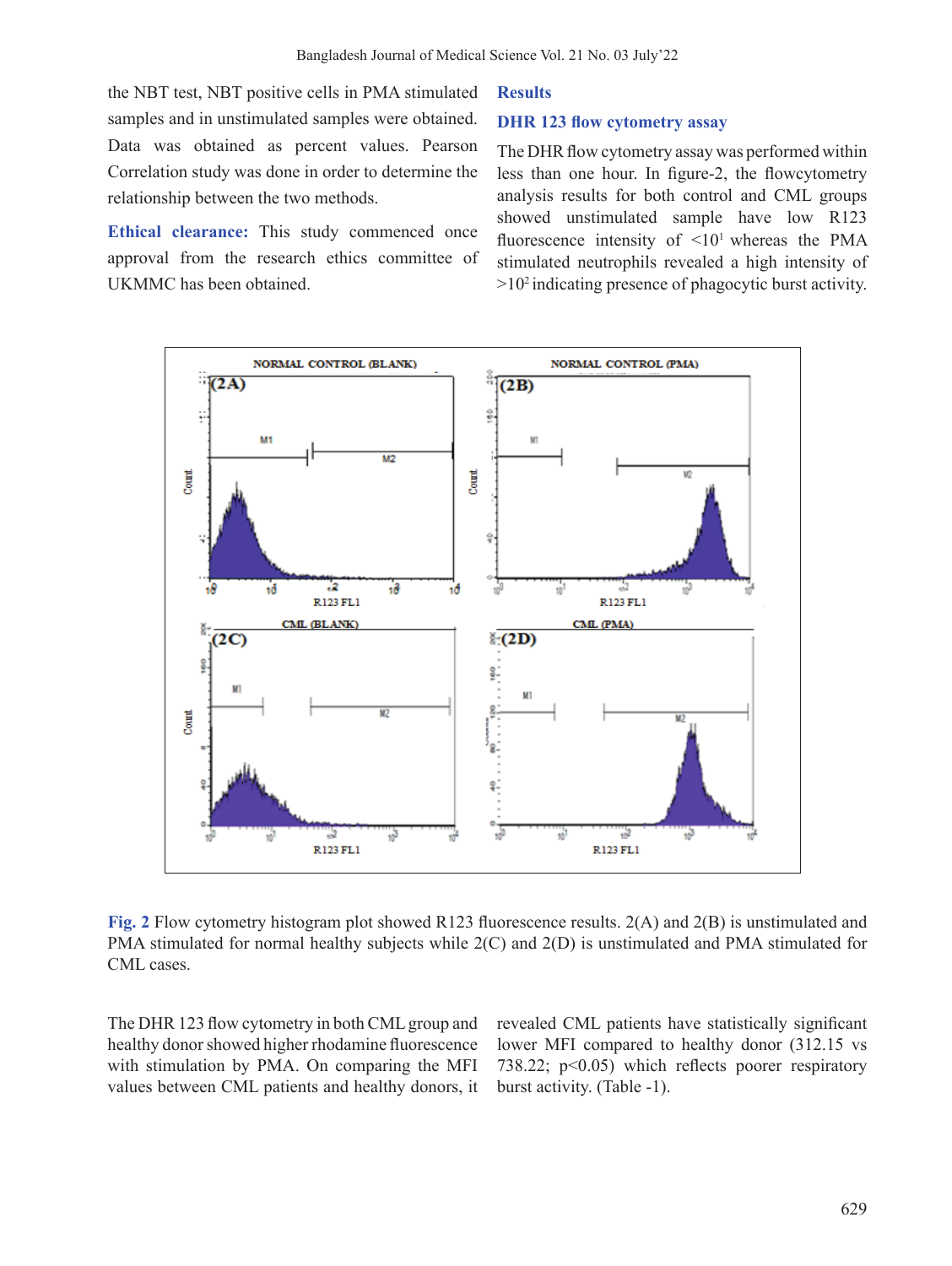|  | Table 1 Comparison of MFI of DHR 123 flow |  |  |  |
|--|-------------------------------------------|--|--|--|
|  | cytometry in CML group and healthy donor. |  |  |  |

|              | Diagnosis | Median  | Mann-Whitney U | P value  |  |
|--------------|-----------|---------|----------------|----------|--|
| $DHR(\%)$    | Healthy   | 98.00   |                | 0.581    |  |
|              | CML       | 98.00   | 55.00          |          |  |
| Geomean      | Healthy   | 2115.81 |                | $0.001*$ |  |
| $DHR(+)$     | CML       | 1002.00 | 0.00           |          |  |
| Geomean      | Healthy   | 2.80    |                | $0.001*$ |  |
| <b>BLANK</b> | CML.      | 3.73    | 4.50           |          |  |
| <b>MFI</b>   | Healthy   | 738.22  | 0.00           | $0.001*$ |  |
|              | CML       | 312.15  |                |          |  |

\*Significant P<0.05

In figure-3, Box and Whisker Plots showed the median MFI values for PMA stimulated neutrophils in CML subjects were statistically significantly lower than control healthy subjects( $p<0.05$ ).

### **NBT test results**

NBT assay took an average of four hours to complete. NBT positive cells in PMA stimulated samples and NBT negative cells in unstimulated samples were shown in Figure 4A and 4B respectively. In figure



**Fig. 3** Box and Whisker Plots showed MFI for PMA stimulated CML group and healthy donor. Horizontal line indicates median MFI value. Median MFI for CML case was significantly lower than healthy person.

4C, NBT positive cells in CML patients. Even with isolation of neutrophils using PolymorPrep medium, the red cells contamination can interfere with the interpretation of either positive or negative cells (Figure 4D).



**Fig. 4A & 4B** (A) NBT blue formazan positive staining of neutrophil in PMA stimulated tube in healthy sample (arrow) (B) NBT negative cell (unstimulated tube) in normal healthy sample (arrow).

In thisstudy, the DHR flowcytometry assay and NBT test results showed good agreement in terms of positive and negative results in simulated and unstimulated cells respectively but with poor correlation in the percentage values ( $r = 0.066$ ,  $p=0.723$ ). Although there was poor correlation between the percentage of stimulated cells in the two methods, the study revealed that the percentage value of stimulated cells

in flow cytometry were higher than the NBT (98.06% vs 87.5%) (Table 2). This study also showed that all unstimulated samples of normal healthy participants and CML patients showed negative results for the NBT which were in accordance with the negative result in flowcytometry. Similarly, the stimulated cells showed positive results which agrees between the two tests.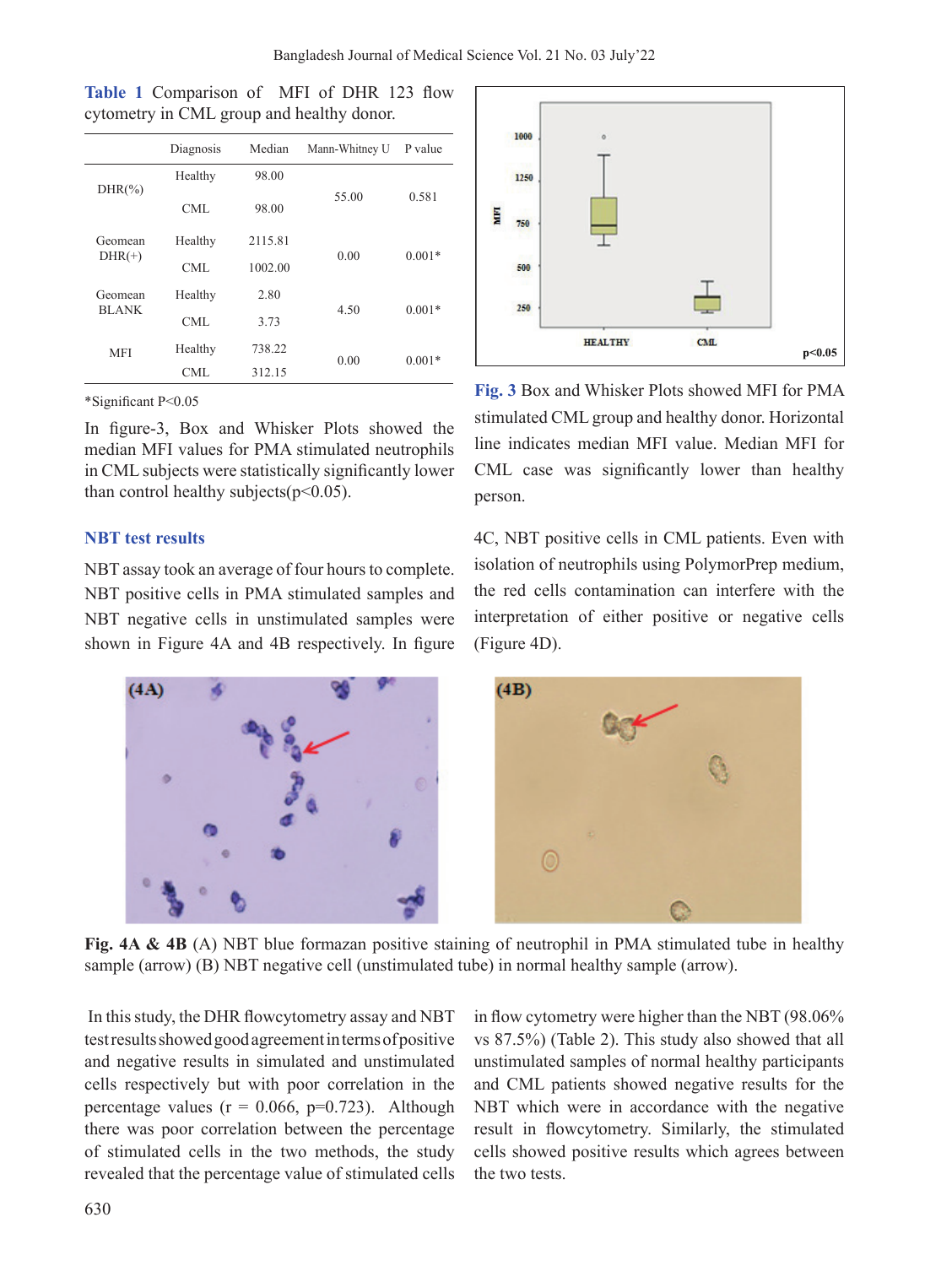

**Fig. 4C & 4D** (C) NBT positive cells in CML case (arrow). (D) NBT negative cells (red arrow) with red cells contamination (blue arrow).

**Table 2** Mean results for conventional NBT test and DHR 123 flow cytometry assays for normal healthy samples and CML patients.

|              | NBT test                   |                               |  | DHR 123 flow cytometry assays        |                               |         |            |  |
|--------------|----------------------------|-------------------------------|--|--------------------------------------|-------------------------------|---------|------------|--|
|              | Unstimulated<br>$(Mean\%)$ | cell Stimulated<br>$(Mean\%)$ |  | cell Unstimulated cell<br>$(Mean\%)$ | Stimulated cell<br>$(Mean\%)$ | Geomean | <b>MFI</b> |  |
| Healthy      | 4.42                       | 88.02                         |  | 1.32                                 | 98                            | 2245.11 | 802.67     |  |
| CML patients | 3.5                        | 84.8                          |  | 2.56                                 | 98.4                          | 1112.16 | 299.18     |  |
| Total        | 4.27                       | 87.5                          |  | 1.52                                 | 98.06                         | 2062.37 | 721.46     |  |

\* non-statistically significant poor correlation in the percentage of stimulated cells in NBT and DHR123 flow cytometry in normal healthy control ( $r = 0.066$ ,  $p=0.723$ ).

### **Discussion**

This present study showed that the DHR 123 flow cytometry assay was simple, quick and easy method that takes only 1 hour compared to the NBT test that takes 4 hours. Previous studies also showed DHR 123 flow cytometry assay has several potential technical advantages. Blood sample required for analysis is as small as 0.1 ml making this assay ideal for studies especially in neonate and young children which is the most common age group investigated for CGD and haematological malignancy.5,6,13

On the other hand, the conventional NBT test required skillful personal to interpret the findings which include visual inspection of the peripheral blood neutrophils and therefore very much dependent on the observer experience.12,20 The limitations of the NBT test has been shown in many studies regarding the artifactual changes that can occur following cells isolation procedures that potentially activate neutrophils leading to false negative results.<sup>13,21</sup> Therefore, it is important to maintain the physiological environment in order to preserve the normal functional state of cells during laboratory testing.<sup>13</sup> Other technical factors that affect the results in the NBT test are concentration of heparin and NBT, duration of blood stored before the assay and temperature of blood-NBT mixture incubation and many others.<sup>12,20,22,23</sup> These explain many discrepancies on the NBT test results between different institutions. There are also unstandardized ways of interpreting the NBT test specially to identify and counting the neutrophils with positive and negative result leading to different normal ranges used in different laboratories.<sup>19,22</sup>

Flow cytometry has the ability to measure multiple functions of neutrophils simultaneously, for example the measurement of the geomean and the MFI which provide added information on the degree of the phagoburst activity of the neutrophil as compared with the conventional NBT. This present study showed that the DHR flow cytometry assay can clearly distinguish between unstimulated and PMA stimulated neutrophils as described by previous studies.<sup>16,24</sup>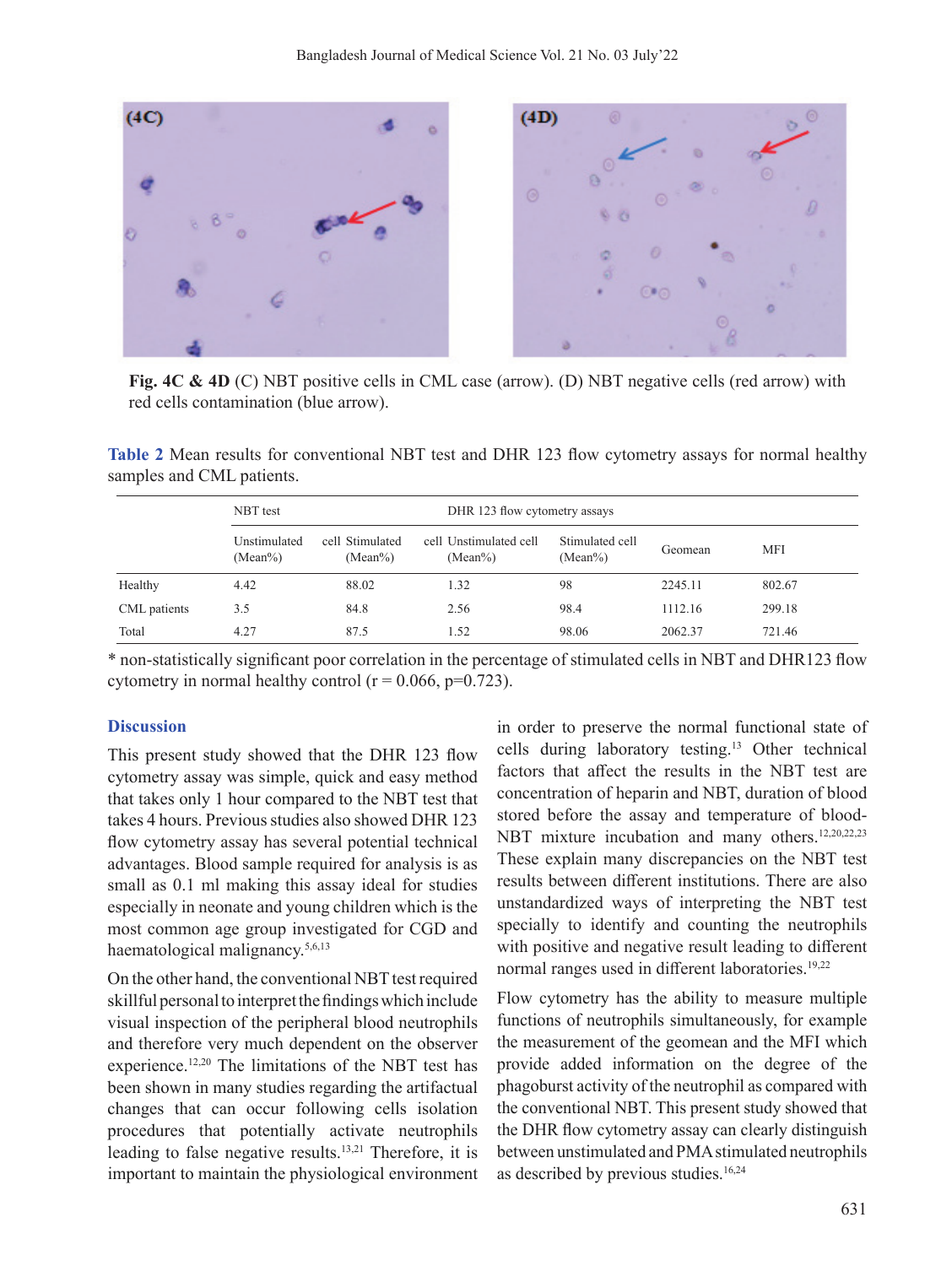In comparison between the CML patients and normal healthy individuals, our study revealed that CML patients showed statistically significant lower MFI compared to the healthy adults (312.15 and 738.22 respectively,  $p<0.05$ ), which implies that despite the normal neutrophils count of the CML patients, they have poorer activity compared to normal patients. Usually CML patient with positive BCR-ABL fusion protein have defective neutrophils function.<sup>10</sup> One recent study showed median MFI in CGD patients and normal controls were 432.5 and 902.5 respectively suggesting this method as a cost-effective tool for effective diagnosis of primary immune deficiency (PID) disorders.25 Although genetic analysis is needed for definitive diagnosis of such diseases, this method adds an advantage by giving an alternative option for screening of suspected Primary Immunodeficiency diseases in haematological laboratories equipped with flow cytometer.<sup>26</sup>

Comparison between the two test methods showed there is poor statistical correlation between the percentage of PMA stimulated cells in DHR assay and the NBT test ( $r = 0.066$ ,  $p=0.723$ ). In a previous study on comparison between the DHR assays and NBT test showed a high degree of correlation between these two tests. They conclude that whole blood DHR assay is an accurate and sensitive measure of respiratory burst.<sup>5</sup> Our study supports this fact that although there was poor correlation between the percentages of NBT stimulated cells with percentage of DHR positive cells, the percentage of stimulated cells in flow cytometry method is higher than the NBT test. All of the DHR flow samples showed percentage stimulated cells of more than 95% suggesting the higher sensitivity. All samples with negative NBT showed negative DHR, reflecting high degree of agreement between these two tests and eliminating possible false negative result. These findings suggested that the DHR flow cytometry has more technical superiority for detection of phagoburst activity in the neutrophils.

# **Conclusion**

DHR flow cytometry showed higher fluorescence intensity in PMA stimulated neutrophils. It showed statistically significant lower MFI in CML patients compared to healthy donor, reflecting poorer respiratory burst activity that coincides with the disease process of CML. The percentage of stimulated cells in flow cytometry were higher than the NBT (98.06% vs 87.5%), although it showed a poor correlation between two methods. Despite that, there is a good agreement between NBT test and the DHR 123 flow cytometry assay in terms of positive and negative results in simulated and unstimulated cells. In flow cytometry, presence of >95% of stimulated cells suggest the higher sensitivity. All samples with negative NBT showed negative DHR, reflecting high degree of agreement between these two tests and eliminating possible false negative result. Thus, DHR flow cytometry test is a quick, simple and easy method, has superior technical advantages and able to provide further information on the degree of phagoburst activity from the Geomean and MFI data. The flow cytometry methods thus represent a convenient alternative to the classical methods for measurement of neutrophils respiratory burst.

# **Acknowledgement**

We would like to thank UKM Medical Centre for providing a research grant (code: FF-2015-095). We would also like to thank the staff of Immunology and flow cytometry lab UKMMC for their technical help in this study.

**Conflict of interest:** The authors declare that they have no conflict of interests.

**Sources of funding:** The study was funded by the UKM Medical Centre, Malaysia.

**Informed consent:** Informed consent has been obtained from the participants

**Authors contribution:** All authors contributed to the study conception and design and data analysis. Norafiza Yasin contributed in data collection and drafting of the manuscript. Nurasyikin Yusof contributed in drafting, critical review and finalizing the manuscript. Rabeya Yousuf contributed in drafting and finalizing the manuscript. Asrul Bin Abdul Wahab and Suria Abdul Aziz contributed in critical review of the manuscript. All authors read and approved the final manuscript.